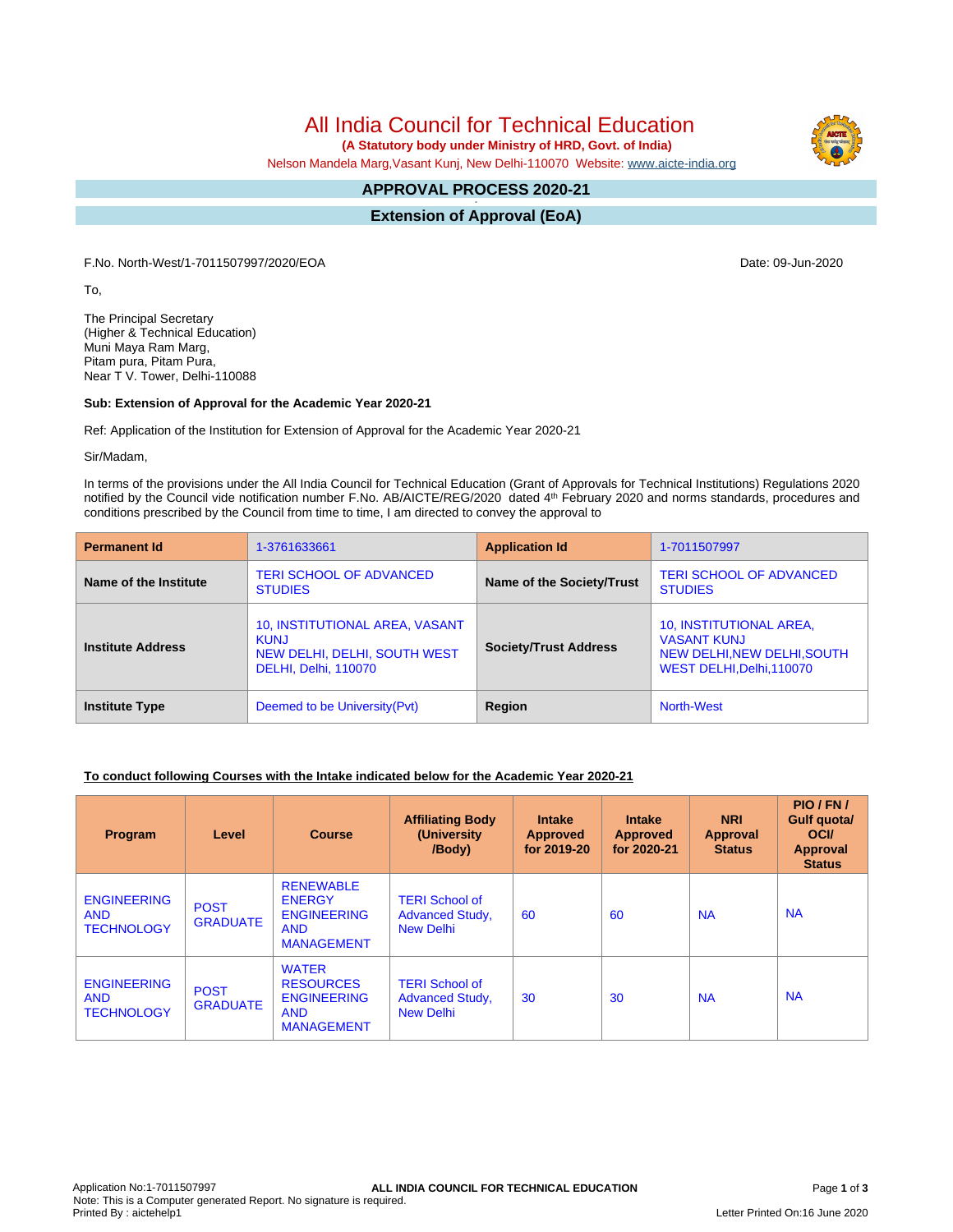| <b>ENGINEERING</b><br><b>AND</b><br><b>TECHNOLOGY</b> | <b>POST</b><br><b>GRADUATE</b> | <b>URBAN</b><br><b>DEVELOPMENT</b><br><b>MANAGEMENT</b>     | <b>TERI School of</b><br><b>Advanced Study,</b><br><b>New Delhi</b> | 30 | 30 | <b>NA</b> | <b>NA</b> |
|-------------------------------------------------------|--------------------------------|-------------------------------------------------------------|---------------------------------------------------------------------|----|----|-----------|-----------|
| <b>MANAGEMENT</b>                                     | <b>POST</b><br><b>GRADUATE</b> | <b>MBA(INFRASTR</b><br><b>UCTURE</b><br><b>MANAGEMENT)</b>  | <b>TERI School of</b><br><b>Advanced Study,</b><br><b>New Delhi</b> | 30 | 30 | <b>NA</b> | <b>NA</b> |
| <b>MANAGEMENT</b>                                     | <b>POST</b><br><b>GRADUATE</b> | <b>MBA(SUSTAINA</b><br><b>BILITY</b><br><b>MANAGEMENT</b> ) | <b>TERI School of</b><br><b>Advanced Study,</b><br><b>New Delhi</b> | 30 | 30 | <b>NA</b> | <b>NA</b> |

### **It is mandatory to comply with all the essential requirements as given in APH 2020-21 (Appendix 6)**

The Institution/ University is having the following deficiencies as per the online application submitted to AICTE and the same shall be complied within Two year from the date of issue of this EoA

| Deficiencies Noted based on Self Disclosure        |     |  |  |  |
|----------------------------------------------------|-----|--|--|--|
| <b>Particulars</b><br><b>Deficiency</b>            |     |  |  |  |
| 1. Instructional Area - ENGINEERING AND TECHNOLOGY |     |  |  |  |
| Drawing Hall                                       | Yes |  |  |  |
| Workshop                                           | Yes |  |  |  |

**\***Please refer Deficiency Report for details

# **Important Instructions**

- 1. The State Government/ UT/ Directorate of Technical Education/ Directorate of Medical Education shall ensure that 10% of reservation for Economically Weaker Section (EWS) as per the reservation policy for admission, operational from the Academic year 2020-21 is implemented without affecting the reservation percentages of SC/ ST/ OBC/ General. However, this would not be applicable in the case of Minority Institutions referred to the Clause (1) of Article 30 of Constitution of India. Such Institution shall be permitted to increase in annual permitted strength over a maximum period of two years beginning with the Academic Year 2020-21
- 2. The Institution offering courses earlier in the Regular Shift, First Shift, Second Shift/Part Time now amalgamated as total intake shall have to fulfil all facilities such as Infrastructure, Faculty and other requirements as per the norms specified in the Approval Process Handbook 2020-21 for the Total Approved Intake. Further, the Institutions Deemed to be Universities/ Institutions having Accreditation/ Autonomy status shall have to maintain the Faculty: Student ratio as specified in the Approval Process Handbook. All such Institutions/ Universities shall have to create the necessary Faculty, Infrastructure and other facilities WITHIN 2 YEARS to fulfil the norms based on the Affidavit submitted to AICTE.
- 3. In case of any differences in content in this Computer generated Extension of Approval Letter, the content/information as approved by the Executive Council / General Council as available on the record of AICTE shall be final and binding.
- 4. Strict compliance of Anti-Ragging Regulation: Approval is subject to strict compliance of provisions made in AICTE Regulation notified vide F. No. 373/Legal/AICTE/2009 dated July 1, 2009 for Prevention and Prohibition of Ragging in Technical Institutions. In case Institution fails to take adequate steps to Prevent Ragging or fails to act in accordance with AICTE Regulation or fails to punish perpetrators or incidents of Ragging, it will be liable to take any action as defined under clause 9(4) of the said Regulation.